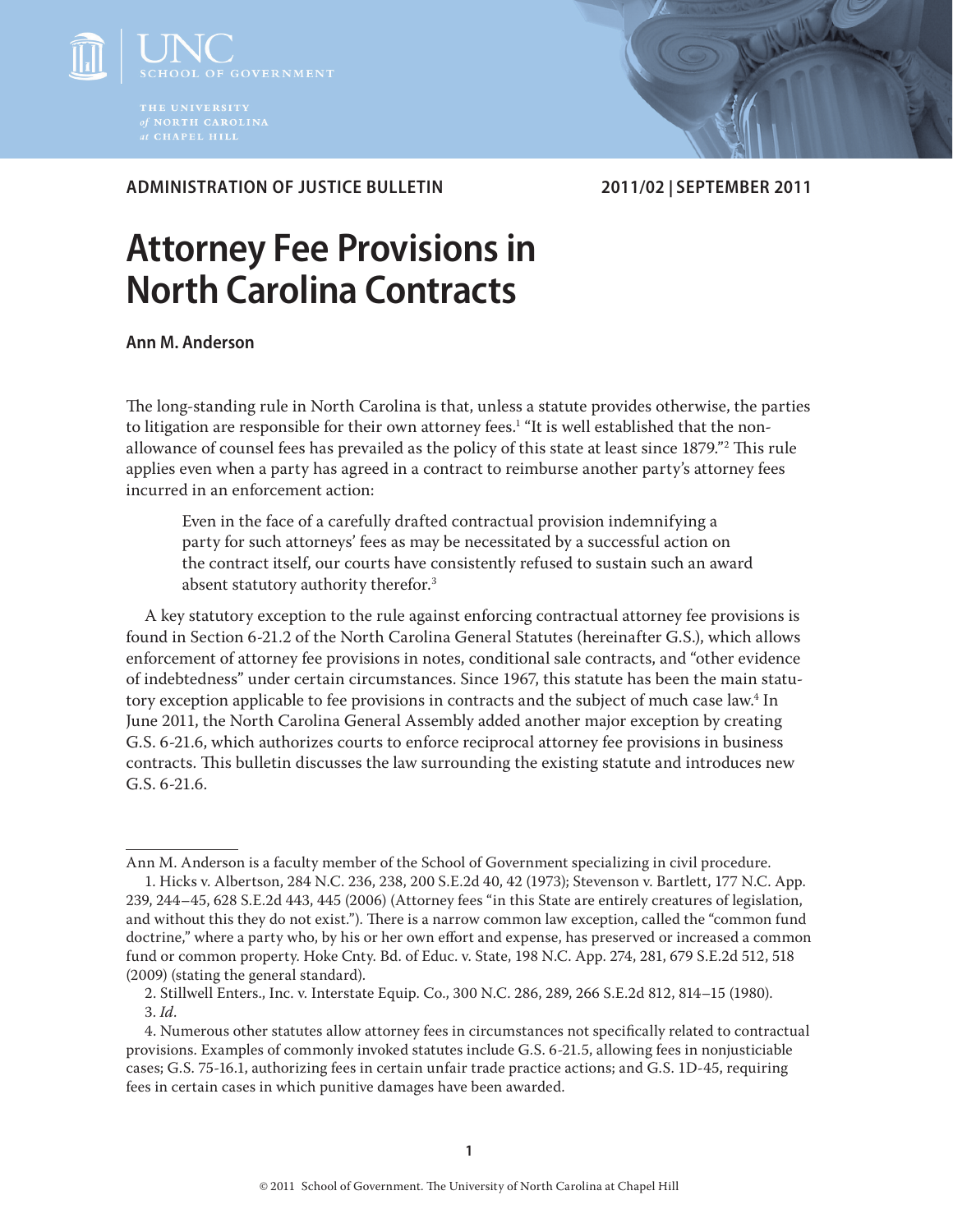# **G.S. 6-21.2: Actions on Notes and Other Evidence of Indebtedness**

A "far-reaching exception"<sup>5</sup> to the long-standing rule against allowing attorney fees as costs, G.S. 6-21.2 provides that

Obligations to pay attorneys' fees upon any note, conditional sale contract or other evidence of indebtedness, in addition to the legal rate of interest or finance charges specified therein, shall be valid and enforceable, and collectible as part of such debt, if such note, contract or other evidence of indebtedness be collected by or through an attorney at law after maturity[.]

The statute places specific limits on these fees, as discussed in detail below. When the statutory requirements are met, however, the court does not have discretion to disallow the fees.<sup>6</sup> The statute applies only to actions to enforce mature debt; it does not provide for fees in actions to enforce other provisions of the same contract.<sup>7</sup>

#### **Determining the Fee Amount**

The statute sets a limit on the amount of the award at 15 percent of the "outstanding balance" due on the contract.<sup>8</sup> The court of appeals reversed an award of \$3,670.05 on an outstanding debt balance of \$20,846.43 because it exceeded the 15 percent allowed in G.S. 6-21.2, and remanded to the trial court for an award of \$3,126.97.<sup>9</sup> Similarly, the court reversed and remanded a fee award of \$5,876.49 where that amount "far exceeded th[e] fifteen percent (15%) limitation."<sup>10</sup> The trial court may not exceed the 15 percent limitation even if the actual attorney fees incurred are in excess of that amount. $11$ 

In most cases, the court's fee award involves no exercise of discretion and amounts to exactly 15 percent of the outstanding balance. Whether a fee award will amount to *less* than 15 percent depends on the wording of the contractual attorney fee provision at issue. The statute contemplates two basic scenarios:

### *Contract States Specific Fee Percentage (G.S. 6-21.2(1))*

First, where the provision sets a specific percentage, the court must enforce it "up to but not in excess of" 15 percent. G.S. 6-21.2(1) states that:

<sup>5.</sup> Coastal Prod. Credit Ass'n v. Goodson Farms, Inc., 70 N.C. App. 221, 227, 319 S.E.2d 650, 655 (1984).

<sup>6.</sup> Kindred of North Carolina, Inc. v. Bond, 160 N.C. App. 90, 104, 584 S.E.2d 846, 855 (2003).

<sup>7.</sup> For example, the court of appeals reversed an award of \$22,575.00 in attorney fees in a breach of contract action where the agreement and promissory note did provide for attorney fees, but the plaintiff's action involved breach of other provisions of the agreement, not collection of the debt itself. Moreover, the debt had not yet matured, and the defendant was not the specific party owing the debt. Lee Cycle Ctr., Inc. v. Wilson Cycle Ctr., Inc., 143 N.C. App. 1, 12, 545 S.E.2d 745, 752 (2001).

<sup>8.</sup> G.S. 6-21.2(1), (2).

<sup>9.</sup> Wachovia Bank & Trust Co. v. Peace Broad. Corp., 32 N.C. App. 655, 660, 233 S.E.2d 687, 690 (1977).

<sup>10.</sup> McGinnis Point Owners Ass'n, Inc. v. Joyner, 135 N.C. App. 752, 757, 522 S.E.2d 317, 320 (1999); *see also* Southland Amusements and Vending, Inc. v. Rourk, 143 N.C. App. 88, 96, 545 S.E.2d 254, 258 (2001) (remanding a fee award of 32% of the liquidated damages judgment).

<sup>11.</sup> North Carolina Indus. Capital, LLC v. Clayton, 185 N.C. App. 356, 368, 649 S.E.2d 14, 23 (2007) (reversing an award where the trial court enforced a lease provision requiring defendant to "fully reimburse all attorneys' fees reasonably incurred").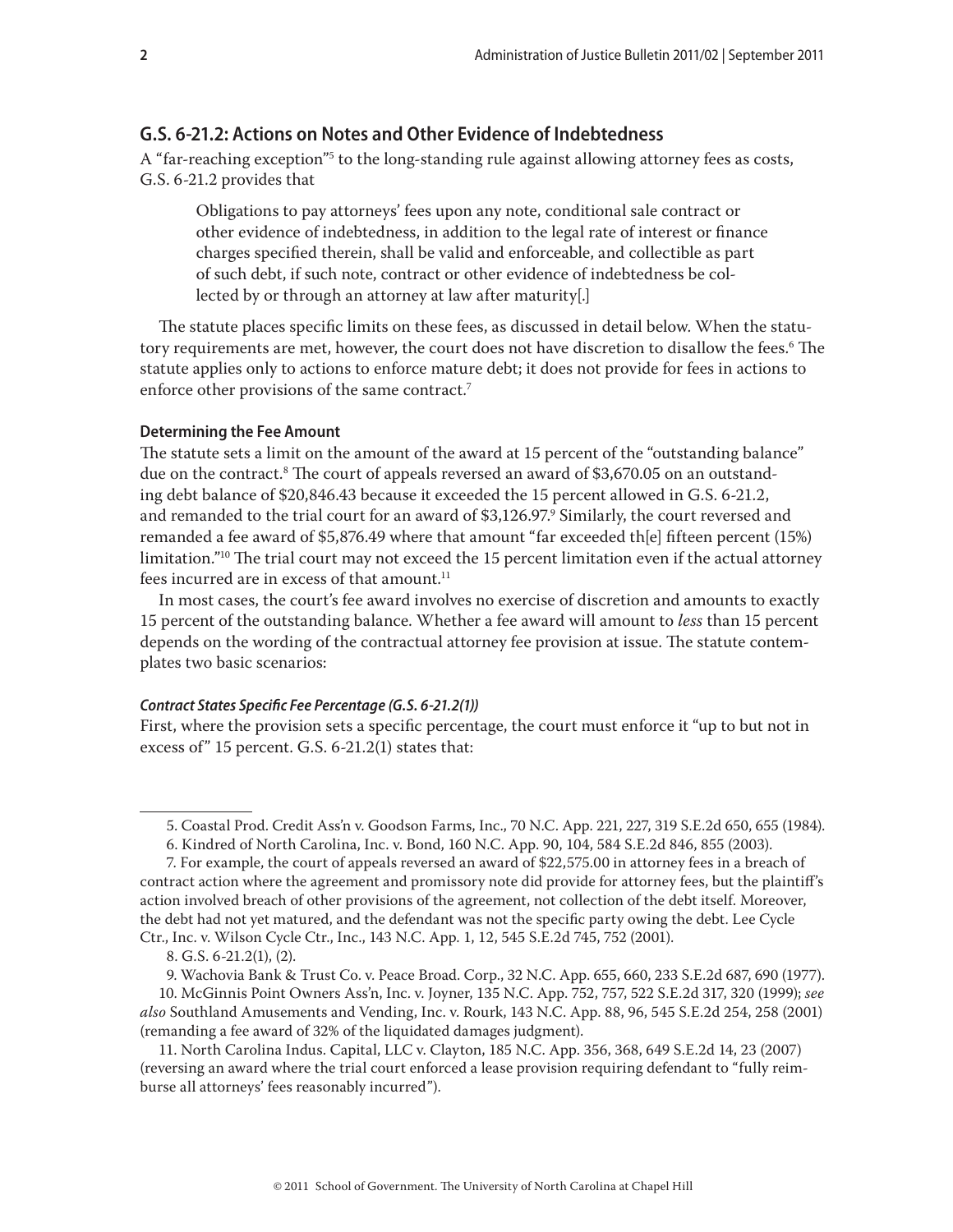If such note, conditional sale contract or other evidence of indebtedness provides for attorneys' fees in some specific percentage of the "outstanding balance" as herein defined, such provision and obligation shall be valid and enforceable up to but not in excess of fifteen percent (15%) of said "outstanding balance" owing on said note, contract or other evidence of indebtedness.

So, if the contract provides for a fee of 10 percent of the outstanding balance, the court will allow a fee of 10 percent. If the contract provides for a fee of 20 percent, the court will allow a fee of 15 percent. When awarding the fee, the court need not receive evidence or make findings as to reasonableness.

When the specified percentage is exact, as just described, the trial court's task is simple enough. If, however, the contract provides a percentage *range*, the trial court's discretion comes into play. In *Coastal Production Credit Ass'n v. Goodson Farms, Inc*.,12 the promissory note provided for "a reasonable attorney's fee of not less than ten per centum of the total amount" due. The court of appeals determined that this language did in fact provide "some specific percentage" and thus fell within G.S. 6-21.2(1). The percentage was not fixed at a single number, however, so the trial court was required to exercise its discretion in determining a reasonable attorney fee within the contractual range—between 10 percent (the contract minimum) and 15 percent (the statutory maximum):

The provision in the note is "valid and enforceable up to but not in excess of fifteen percent." The note and the statute combine to set a range of reasonable attorneys' fees between 10% and 15%. What the proper award was within this range was thus the question before the trial court at the hearing.<sup>13</sup>

The trial court was required to consider evidence as to the reasonableness of the fees and to make specific findings of fact to support its award.<sup>14</sup> The trial court did in fact make findings of fact and ultimately awarded the plaintiff \$36,356.91, an amount lower than the 15 percent statutory cap. The court of appeals examined the trial court's findings of fact, however, and based on the actual attorney time spent and the hourly rate for services, determined that those findings could support a figure no higher than \$27,112.50. The court remanded the matter for a downward modification of the award.<sup>15</sup>

Language to a similar effect appeared in the promissory note in *West End III Limited Partners v. Lamb*. 16 The note provided for "reasonable attorney fees *not exceeding* a sum equal to

<sup>12. 70</sup> N.C. App. 221, 319 S.E.2d 650 (1984).

<sup>13.</sup> *Id.* at 225, 319 S.E.2d at 654.

<sup>14.</sup> *Id*. at 226, 319 S.E.2d at 655. Generally, the factors about which a court must make findings when setting an attorney fee include the skill, ability, and experience of the attorney; the customary fee for like work; and the time and labor expended. Printing Servs. of Greensboro, Inc. v. American Capital Grp., Inc., 180 N.C. App. 70, 82, 637 S.E.2d 230, 237 (2006). Other factors often considered are those listed in Rule 1.5 of the North Carolina State Bar Rules of Professional Conduct. The N.C. Supreme Court has further stated that a judge should consider, where appropriate, the novelty and difficulty of the legal questions; the adequacy of the representation; the difficulties the attorney faced (especially if unusual); and the types of cases for which fees are usually appropriate. United Laboratories v. Kuykendall, 335 N.C. 183, 195, 437 S.E.2d 374, 381–82 (1993).

<sup>15.</sup> *Id*. at 228−29, 319 S.E.2d at 656.

<sup>16. 102</sup> N.C. App. 458, 402 S.E.2d 472 (1991).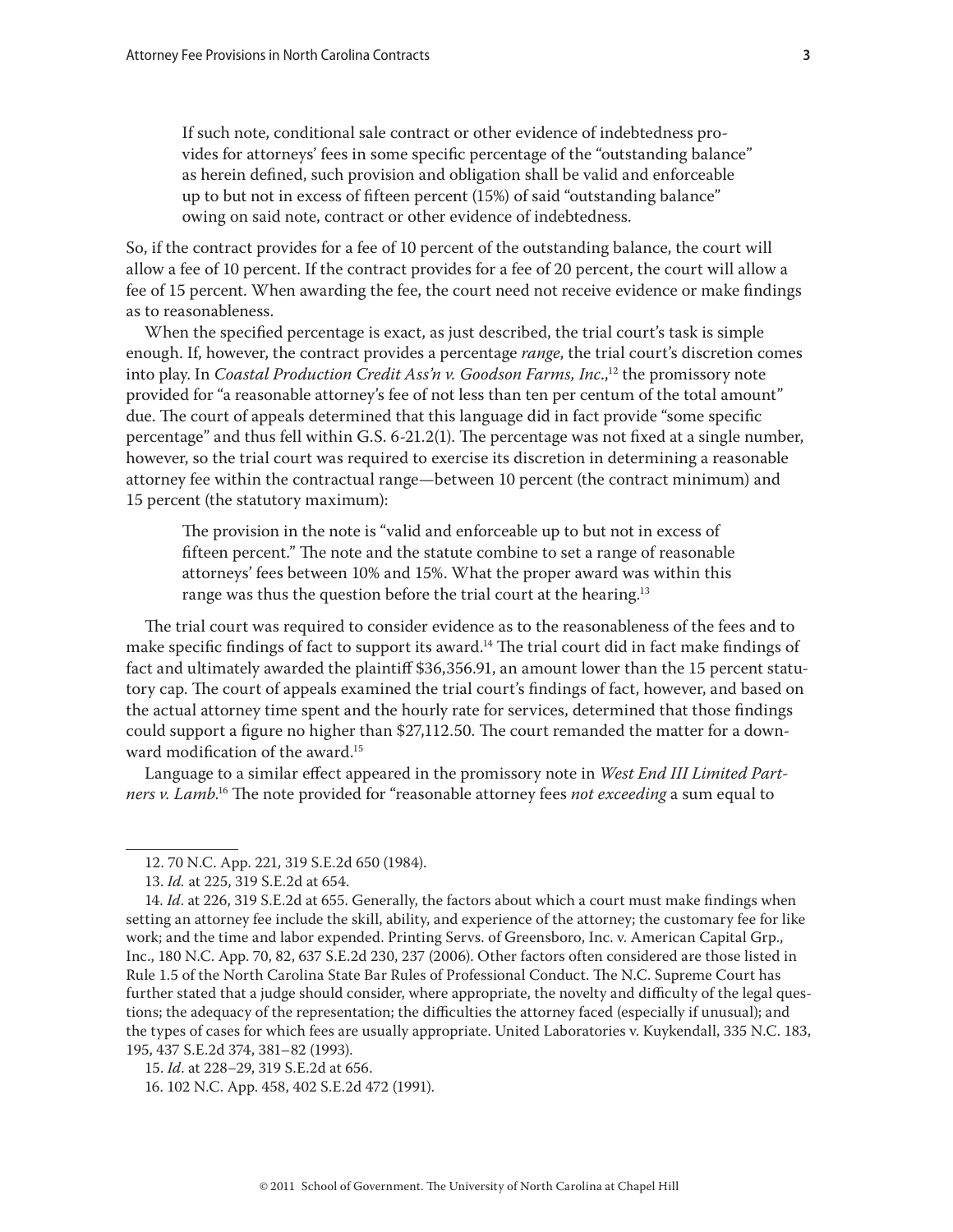fifteen percent (15%) of the outstanding balance."17 Citing *Coastal Production*, the court of appeals held that, because the trial court had discretion to award a sum in any amount up to 15 percent, it was required to make written findings of fact to support an award in that range. The trial court awarded the full 15 percent (\$39,924.24 on a balance of \$265,000.00) but made

no findings as to the amount of time defendants' attorney actually spent attempting to collect the debt, the attorney's hourly rates, or the reasonable amount of time required to collect at debt such as the one owed by plaintiffs.

The court of appeals thus remanded the case to the trial court for appropriate findings.<sup>18</sup> Likewise, in *Jennings Communications Corp. v. PCG of the Golden Strand, Inc.*,<sup>19</sup> the contract at issue called for an attorney fee "not exceeding a sum equal to fifteen percent (15%) of the outstanding balance." Because the trial court awarded the full 15 percent without making findings of fact, the court of appeals remanded the award.<sup>20</sup>

Finally, in *Barker v. Agee*, 21 the contract called for "reasonable fees 'but not more than such attorneys' usual hourly charges for the time actually expended." The court of appeals held that this language also fell within G.S. 6-21.2(1) and would permit an award of reasonable fees of any amount up to the "attorneys' usual hourly charges for the time actually expended," capped at 15 percent of the outstanding balance.22 Thus, pursuant to *Coastal Production*, findings of fact and an evidentiary basis were required. The court of appeals examined the trial court's findings and held that the "evidence and findings of fact are sufficient to support the amount of the award."23

#### *Contract Silent as to Amount of Fee (G.S. 6-21.2(2))*

If the contract specifies *no* specific fee amount or percentage, the court must allow a fee of 15 percent of the outstanding balance. No exercise of discretion is involved. G.S. 6-21.1(2) provides that:

If such note, conditional sale contract or other evidence of indebtedness provides for the payment of reasonable attorneys' fees by the debtor, without specifying any specific percentage, such provision shall be construed to mean fifteen percent (15%) of the "outstanding balance" owing on said note, contract or other evidence of indebtedness.

Therefore, if the contract provides for a fee, but is silent as to the amount of the fee, the statutory fee is 15 percent.<sup>24</sup> Where a contract provides for "reasonable attorneys' fees" without further specifying a fee amount or percentage, it is "subject to the provisions in G.S. 6-21.2 subsection

<sup>17.</sup> *Id*. at 459, 402 S.E.2d at 473 (emphasis added).

<sup>18.</sup> *Id*. at 461, 402 S.E.2d at 475.

<sup>19. 126</sup> N.C. App. 637, 642, 486 S.E.2d 229, 232 (1997).

<sup>20.</sup> *Id*. at 643, 486 S.E.2d at 233.

<sup>21. 93</sup> N.C. App. 537, 378 S.E.2d 566 (1989), *aff'd in part and rev'd in part on other grounds*, 326 N.C. 470, 389 S.E.2d 803 (1990).

<sup>22.</sup> *Id.* at 544, 388 S.E.2d at 571−72.

<sup>23.</sup> *Id*.

<sup>24.</sup> McGinnis Point Owners Ass'n, Inc. v. Joyner, 135 N.C. App. 752, 757, 522 S.E.2d 317, 321 (1999); RC Assocs. v. Regency Ventures, Inc., 111 N.C. App. 367, 372, 432 S.E.2d 394, 397 (1993); W.S. Clark & Sons, Inc. v. Ruiz, 87 N.C. App. 420, 422, 360 S.E.2d 814, 816 (1987); Four Seasons Homeowners Ass'n v. Sellers,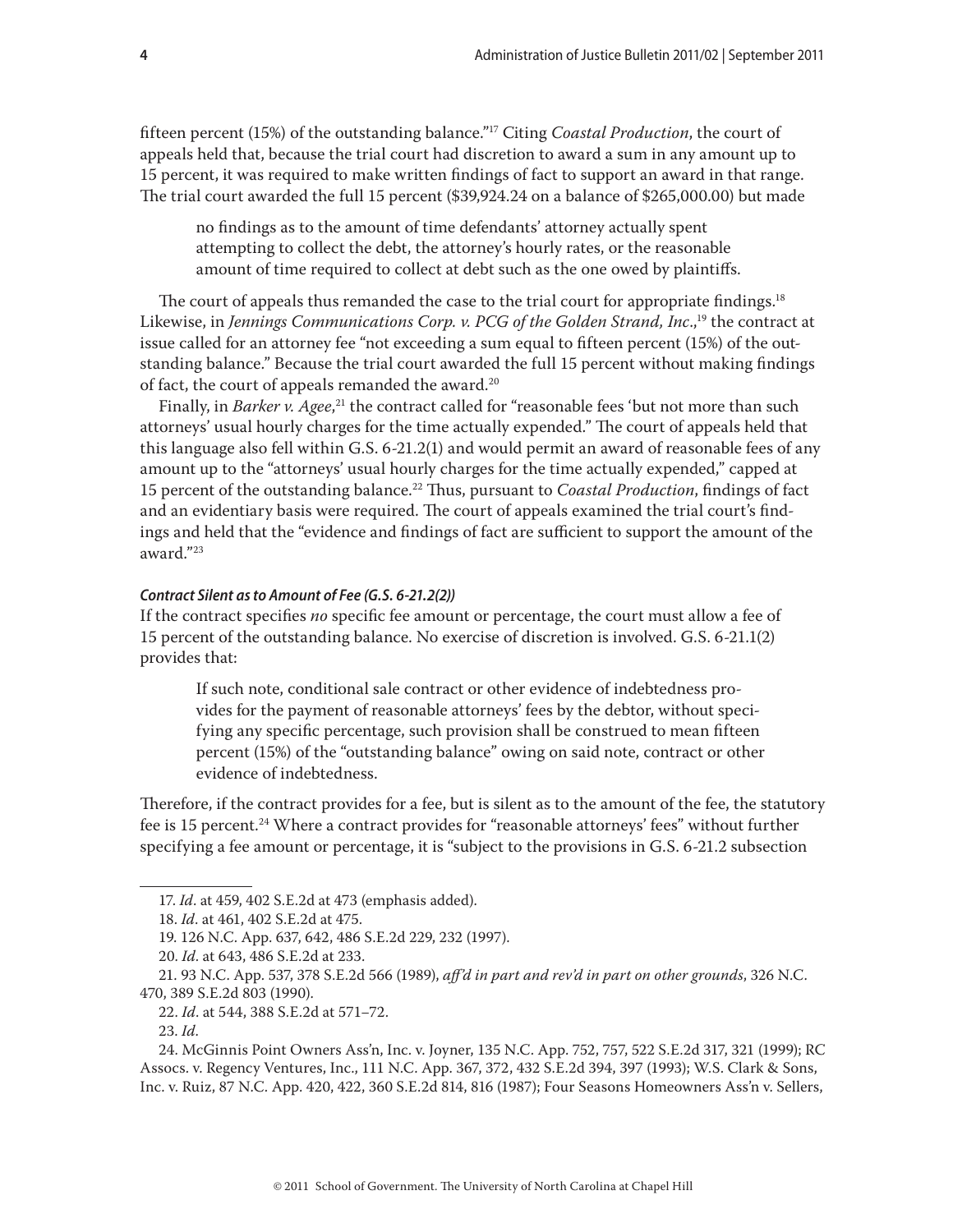(2), [which] has predetermined that 15% is a reasonable amount."<sup>25</sup> Characterizing the 15 percent fee as a "statutory mandate," the court of appeals has further held that the 15 percent fee is required even where it exceeds the actual attorney fees incurred by the creditor. $^{26}$ 

#### **Outstanding Balance**

The statute provides two definitions of "outstanding balance," depending on the type of contract at issue. The first, G.S. 6-21.2(3), applies to notes and evidence of indebtedness:

As to notes and other writing(s) evidencing an indebtedness arising out of a loan of money to the debtor, the "outstanding balance" shall mean the principal and interest owing at the time suit is instituted to enforce any security agreement securing payment of the debt and/or to collect said debt.

The second, G.S. 6-21.2(4), applies to conditional sales contracts and certain security agreements:

As to conditional sale contracts and other such security agreements which evidence both a monetary obligation and a security interest in or a lease of specific goods, the "outstanding balance" shall mean the "time price balance" owing as of the time suit is instituted by the secured party to enforce the said security agreement and/or to collect said debt.

While these provisions speak in terms of the amount owing at "the time suit is instituted," typically it is not the amount alleged in the pleadings that determines the actual "outstanding balance." In matters in which a jury determines such damages, it is the jury's measure of damages that decides the figure. In *North Carolina Industrial Capital, LLC v. Clayton*, 27 the court explained that where the balance due on a contract is a question for the jury, the "outstanding balance" under G.S. 6-21.2 is the amount awarded by the jury as contract damages. Thus the jury award is the basis for calculating the attorney fee, and the trial court properly calculated a fee of \$15,274.55 on the jury award of \$101,830.38.28 Similarly, where a jury awarded the plaintiff \$10,199.49 as damages for breach of an operating contract, the trial court exceeded the statutory cap by awarding a fee of \$3,300.29

Also, while the definitions of "outstanding balance" speak of balance owing at the time "suit" is instituted, the "suit" is not necessarily the underlying action in which the judge is making the fee award. Several opinions have upheld awards in which the trial court included in the "outstanding balance" sums garnered in earlier proceedings to collect portions of the same debt. The key factor is whether the other proceedings are "reasonably related" to the collection of the debt in question. As the court of appeals has stated,

29. Southland Amusements and Vending, Inc. v. Rourk, 143 N.C. App. 88, 96, 545 S.E.2d 254, 258 (2001).

<sup>72</sup> N.C. App. 189, 191−92, 323 S.E.2d 735, 737–38 (1984); *see also* Inst. Food House, Inc. v. Circus Hall of Cream, Inc., 107 N.C. App. 552, 558, 421 S.E.2d 370, 374 (1992) (strictly enforcing G.S. 6-21.2(2)).

<sup>25.</sup> Trull v. Cent. Carolina Bank & Trust, 124 N.C. App. 486, 493–94, 478 S.E.2d 39, 44 (1996).

<sup>26.</sup> *Id*. (rejecting an argument that such a fee amounts to a windfall). This holding is in contrast to the situation in which the contract allows a fee within a percentage range, such as the contractual language at issue in *Coastal Production*, discussed *supra*.

<sup>27. 185</sup> N.C. App. 356, 649 S.E.2d 14 (2007).

<sup>28.</sup> *Id*. at 368, 649 S.E.2d at 23.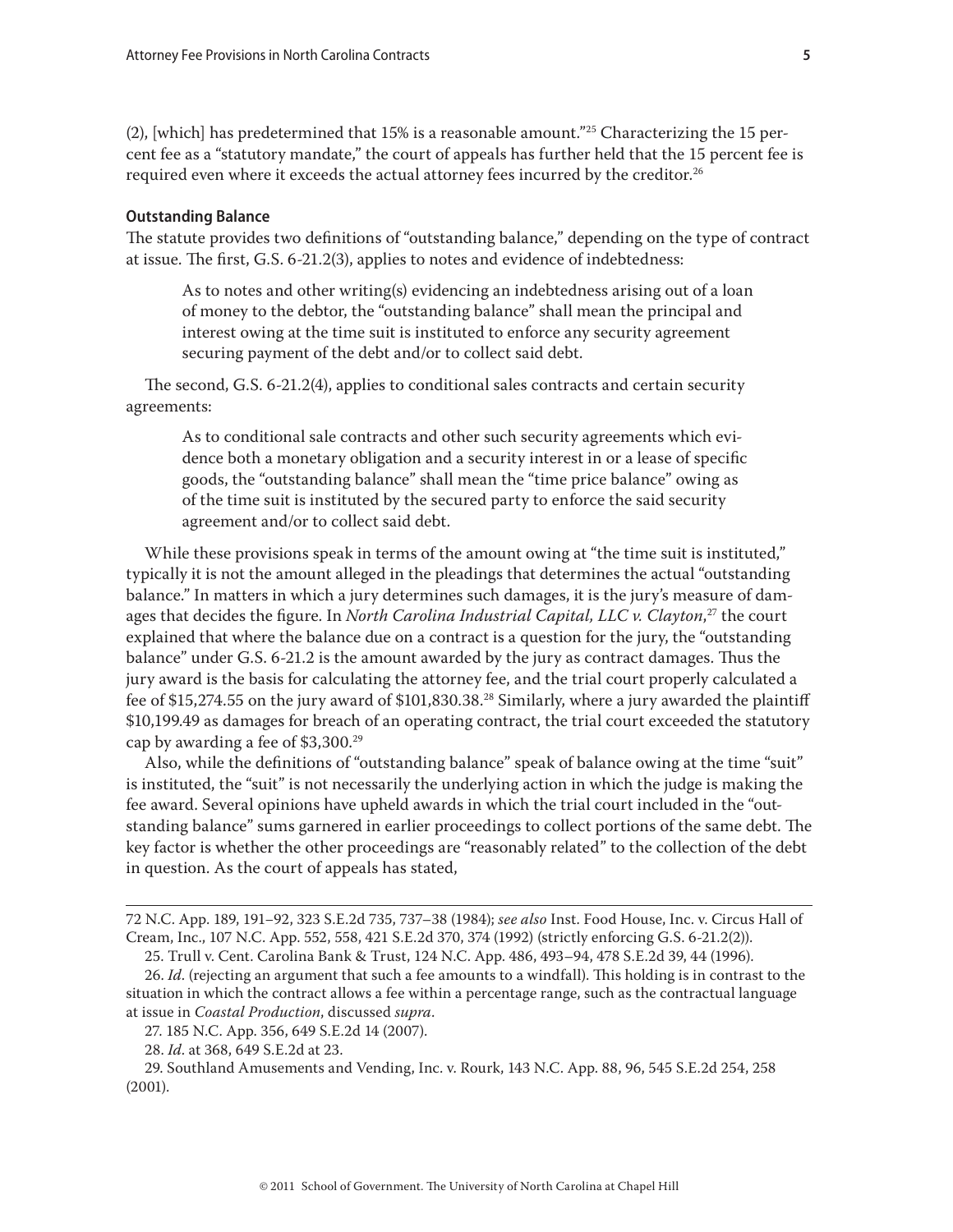Mindful of . . . the infinite variety of activities which attorneys may engage in to bring a case to successful settlement or verdict, we believe that when other actions are reasonably related to the collection of the underlying note sued upon, attorneys' fees incurred therein may properly be awarded under G.S. [6-21. 2](http://www.westlaw.com/Find/Default.wl?rs=dfa1.0&vr=2.0&DB=1000037&DocName=NCSTS6-21.2&FindType=L). Nothing prohibits such an interpretation; the statute merely allows attorneys' fees "upon any note" "collected by or through an attorney at law." The General Assembly did not limit those fees solely to those incurred directly in the prosecution of the action on the note. In fact, it recognized that in some cases "ancillary claims" would be necessary, without in any way barring attorneys' fees incurred in pursuing such claims.<sup>30</sup>

The court of appeals has found bankruptcy proceedings, receiverships, foreclosure actions, and deficiency actions to be reasonably related to the collection of debt under a note.<sup>31</sup>

In a recent action to collect on a lease agreement, the trial court awarded \$92,208.76 in attorney fees on a jury award of \$421,680.67. The defendant argued that the attorney fee award violated G.S. 6-21.2(2) because it exceeded the statutory 15 percent cap. The court of appeals disagreed, noting that the plaintiff had collected an additional \$302,635.00 of the debt through an ancillary Kansas bankruptcy proceeding. Thus the "balance of the debt collected in both the current action and the Kansas . . . proceeding was \$724,315.67." Finding that the Kansas proceeding was "reasonably related to the current action," the court held that the fee award was thus "well below the statutory ceiling of fifteen percent."32

The burden of demonstrating that the other proceeding is "reasonably related" to collection of the debt is on the plaintiff.33 Where a trial court declines to include other collection proceedings in its calculation of "outstanding balance," that decision is reviewed only for abuse of discretion.<sup>34</sup>

## **Other Evidence of Indebtedness**

The statute authorizes enforcement of obligations to pay attorney fees upon any note, conditional sale contract, or "other evidence of indebtedness." Whether a contract falls within the category of other evidence of indebtedness has been a frequent question for the courts. In *Stillwell Enterprises*, the Supreme Court held generally that "the term 'evidence of indebtedness' as used in G.S. 6-21.2 has reference to any printed or written instrument, signed or otherwise executed by the obligor(s), which evidences on its face a legally enforceable obligation to pay money."35 Thus far, North Carolina courts have held that the following types of agreements fall within this definition:

<sup>30.</sup> Coastal Prod. Credit Ass'n v. Goodson Farms, Inc., 70 N.C. App. 221, 227–28, 319 S.E.2d 650, 655–56 (1984) (internal citations omitted).

<sup>31.</sup> Trull v. Cent. Carolina Bank & Trust, 124 N.C. App. 486, 493, 478 S.E.2d 39, 44 (1996); *Coastal Production*, 70 N.C. App. at 228, 319 S.E.2d at 656.

<sup>32.</sup> Telerent Leasing Corp. v. Boaziz, 200 N.C. App. 761, 767, 686 S.E.2d 520, 524 (N.C. App. 2009); *see also Trull*, 124 N.C. App. at 493, 478 S.E.2d at 43 (affirming award of \$100,825.27 on original balance of \$672,168.48 calculated prior to the beginning of an earlier collection proceeding).

<sup>33.</sup> *Coastal Production*, 70 N.C. App. at 227–28, 319 S.E.2d at 655–56.

<sup>34.</sup> North Carolina Indus. Capital, LLC v. Clayton, 185 N.C. App. 356, 369, 649 S.E.2d 14, 24 (2007).

<sup>35. 300</sup> N.C. 286, 292–95, 266 S.E.2d 812, 817–18 (1980). Contracts must be in writing to fall within this statute. Jacobs v. Cent. Transport, Inc., 891 F. Supp. 1120, 1124 (1995).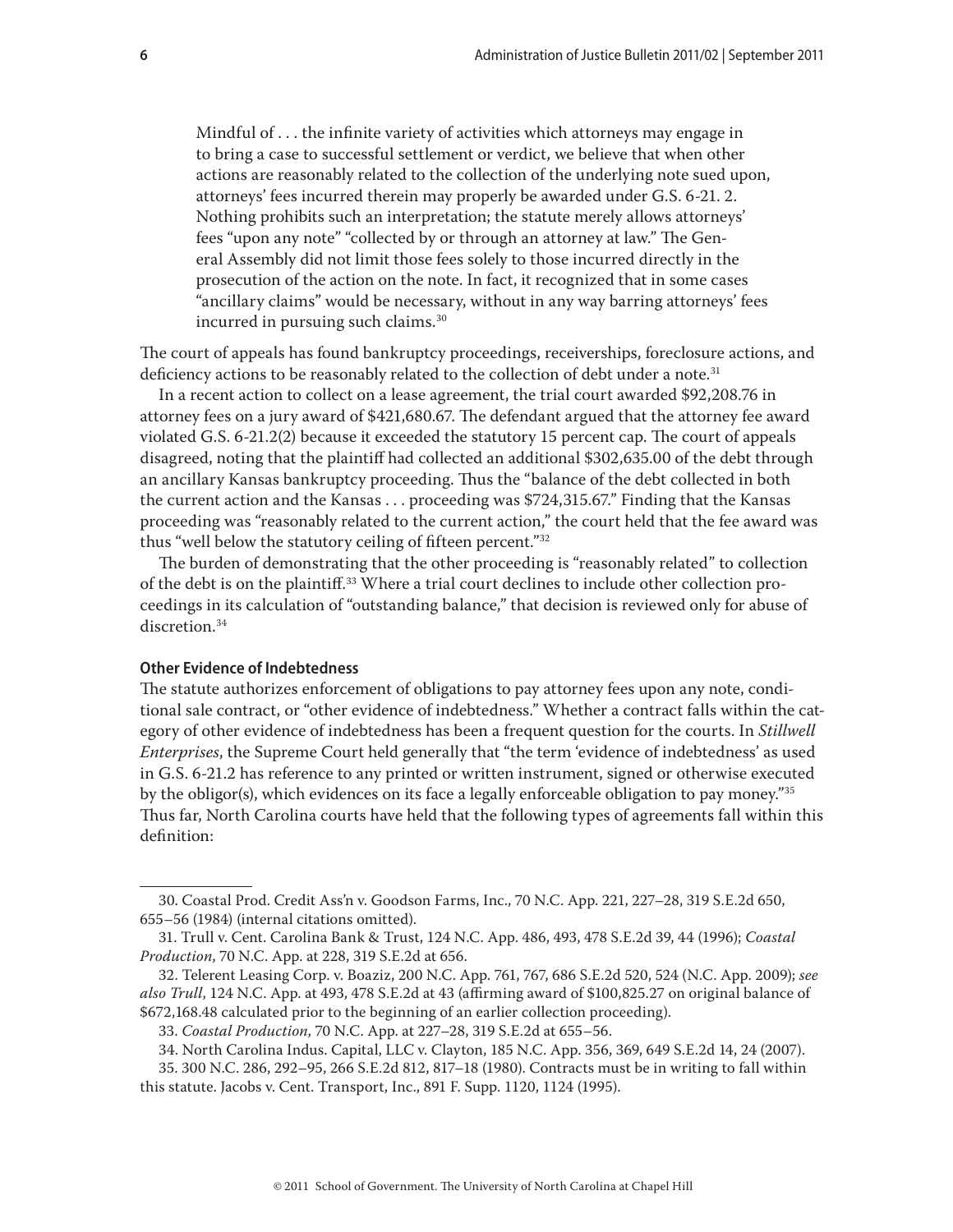- commercial real property leases;<sup>36</sup>
- personal property leases;<sup>37</sup>
- $\cdot$  credit agreements;<sup>38</sup>
- credit applications signed in connection with related credit accounts;<sup>39</sup>
- operator agreement to supply equipment to defendant amusement park;  $40^{\circ}$
- obligation by lot owners to pay maintenance fees in a declaration of covenants, conditions, and restrictions;<sup>41</sup> and
- guaranty agreements in connection with commercial loan. $42$

By contrast, in the following cases the courts have held that the agreements in question did *not* constitute evidence of indebtedness:

- consent judgment to settle a declaratory judgment action, <sup>43</sup>
- contract for construction of condominiums on defendant's land,<sup>44</sup>
- sales receipts and invoices.<sup>45</sup>

In addition, in the unusual case of *Calhoun v. WHA Medical Clinic, PLLC*, 46 the court of appeals was confronted with the question of whether an employer–employee non-compete agreement fell within the scope of G.S. 6-21.2. Rather than decide the legal question, the court noted that the trial court had made no "findings of fact" as to whether an employment contract was a "printed or written instrument, signed or otherwise executed by the obligor(s), which evidences on its face a legally enforceable obligation to pay money" and whether it "relates to commercial transactions." The court then remanded to the trial judge for those findings.<sup>47</sup>

40. Southland Amusements and Vending, Inc. v. Rourk, 143 N.C. App. 88, 94–96, 545 S.E.2d 254, 256–58 (2001). This case takes a very expansive view of the definition of "evidence of indebtedness," particularly by contrast to the earlier case of *Yeargin Construction Co., Inc. v. Futren Development Corp*., 29 N.C. App. 731, 733–34, 225 S.E.2d 623, 625 (1976), noted *infra*.

41. Four Seasons Homeowners Ass'n v. Sellers, 72 N.C. App. 189, 191–92, 323 S.E.2d 735, 737–38 (1984).

42. FNB Se. v. Lane, 160 N.C. App. 535, 541, 586 S.E.2d 530, 534 (2003).

<sup>36.</sup> WRI/Raleigh, L.P. v. Shaikh, 183 N.C. App. 249, 257–58, 644 S.E.2d 245, 250 (2007); RC Assocs. v. Regency Ventures, Inc., 111 N.C. App. 367, 372, 432 S.E.2d 394, 397 (1993).

<sup>37.</sup> *Stillwell Enterprises*, 300 N.C. at 292–95, 266 S.E.2d at 817–18.

<sup>38.</sup> W.S. Clark & Sons, Inc. v. Ruiz, 87 N.C. App. 420, 422, 360 S.E.2d 814, 816 (1987) ("A formal credit agreement executed by the parties prior to the establishment of an open account is evidence of indebtedness; and if such an agreement contains a provision for attorney's fees it will be legally enforceable pursuant to GS 6-21.2.").

<sup>39.</sup> Hedgecock Builder's Supply Co. of Greensboro v. White, 92 N.C. App. 535, 544, 375 S.E.2d 164, 170–71 (1989).

<sup>43.</sup> Harborgate Property Owners Ass'n., Inc. v. Mountain Lake Shores Dev. Corp., 145 N.C. App. 290, 298, 551 S.E.2d 207, 212 (2001) (declining to enforce a provision in the consent judgment requiring the non-prevailing party to "cover reasonable attorney fees" of the prevailing party).

<sup>44.</sup> Yeargin Constr. Co., Inc. v. Futren Dev. Corp., 29 N.C. App. 731, 733–34, 225 S.E.2d 623, 625 (1976) (provision for attorney fees in the amount of 10% of any unpaid amounts under the contract was not enforceable).

<sup>45.</sup> State Wholesale Supply, Inc. v. Allen, 30 N.C. App. 272, 277–78, 227 S.E.2d 120, 124 (1976) (where attorney fee provision was absent from the underlying credit agreement).

<sup>46. 178</sup> N.C. App. 585, 632 S.E.2d 563 (2006).

<sup>47.</sup> *Id*. at 604–05, 632 S.E.2d at 575.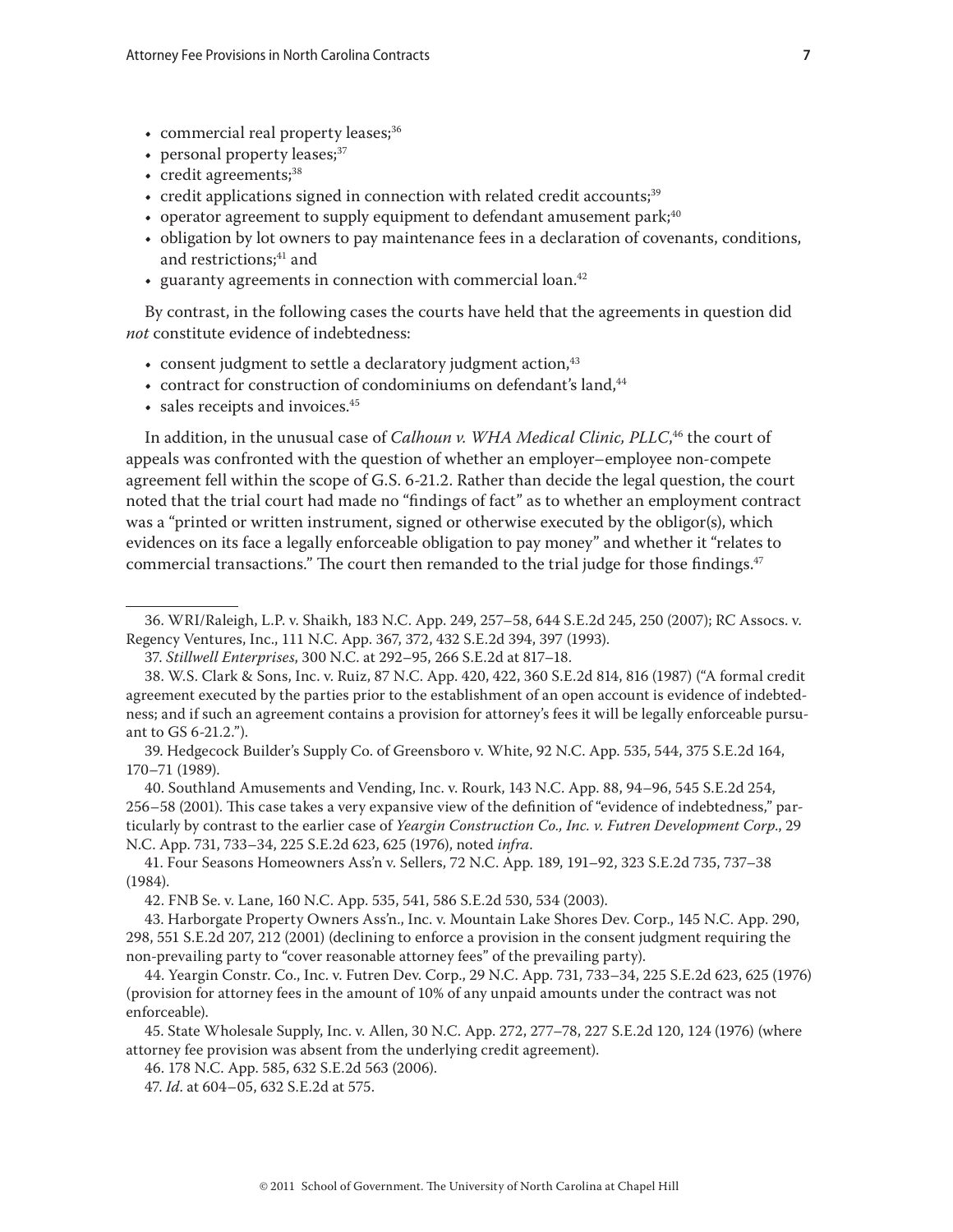#### **Enforcement against Guarantors**

An attorney fee provision may be enforced under G.S. 6-21.2 against a guarantor to the agreement when the document the guarantor signed properly references the fee obligation. For example, where the note in question provided for payment of attorney fees by guarantors, but the guaranty agreement had no such attorney fee provision, the attorney fee provision was not binding on the guarantors. The court of appeals, in *EAC Credit Corp. v. Wilson*, 48 stated that "North Carolina . . . recognizes that the obligation of the guarantor and that of the maker, while often coextensive are, nonetheless, separate and distinct."49 By contrast, where the note maker and the guarantor signed one instrument together, rather than separate agreements, the attorney fee provision in the instrument would be enforced against the guarantor.<sup>50</sup>

The language in the guaranty agreement need not, however, specifically reference attorney fees if it otherwise provides adequate notice of the attorney fee obligation. In *RC Associates v. Regency Ventures, Inc.*,<sup>51</sup> the guaranty agreement stated that the guarantor "unconditionally guarantees the full and punctual payment of the rent and other charges provided for in this lease[.]" The court of appeals found this language sufficient to put the guarantor on notice of the obligation to pay attorney fees pursuant to the language of the lease.<sup>52</sup>

#### **Notice Requirement**

The statute contains a notice requirement that gives debtors a *very* brief window during which to avoid attorney fees. In most contracts covered by the statute, the party seeking to collect is required to provide notice to the debtor of its intent to enforce the attorney fees provision.<sup>53</sup> The debtor "has five days from the mailing of such notice to pay the 'outstanding balance' without the attorneys' fees." If the party pays in full within that time frame, "the obligation to pay the attorneys' fees shall be void, and no court shall enforce such provisions."54 Because mailing often takes at least two days, the window for payment typically amounts to no more than three days.

51. 111 N.C. App. 367, 373–74, 432 S.E.2d 394, 397–98 (1993).

52. *Id.; see also* Devereux Props., Inc. v. BBM & W, Inc., 114 N.C. App. 621, 625, 442 S.E.2d 555, 557 (1994) (reaching same result interpreting identical guarantee language).

53. G.S. 6-21.2(5) provides that

54. G.S. 6-21.2(5). There is an exception to the notice requirement where certain ancillary claims must be filed to recover possession of the property:

<sup>48. 12</sup> N.C. App. 481, 183 S.E.2d 859 (1971).

<sup>49.</sup> *Id*. at 485–86, 183 S.E.2d at 862. A note's *endorsers* are treated differently than guarantors, as endorsers' obligations do not necessarily arise from a separate agreement. Where a note provided that the attorney fee obligation would apply to "all parties," and "all parties" was defined to include endorsers, the attorney fee provision would be enforced against the note's endorsers. Wachovia Bank & Trust Co. v. Peace Broad. Corp., 32 N.C. App. 655, 659, 233 S.E.2d 687, 689–90 (1977) (distinguishing *EAC Credit*).

<sup>50.</sup> First-Citizens Bank & Trust Co. v. 4325 Park Road Assocs., Ltd., 133 N.C. App. 153, 157, 515 S.E.2d 51, 54 (1999).

The holder of an unsecured note or other writing(s) evidencing an unsecured debt, and/or the holder of a note and chattel mortgage or other security agreement and/or the holder of a conditional sale contract or any other such security agreement which evidences both a monetary obligation and a security interest in or a lease of specific goods, or his attorney at law, shall, after maturity of the obligation by default or otherwise, notify the maker, debtor, account debtor, endorser or party sought to be held on said obligation that the provisions relative to payment of attorneys' fees in addition to the "outstanding balance" shall be enforced[.]"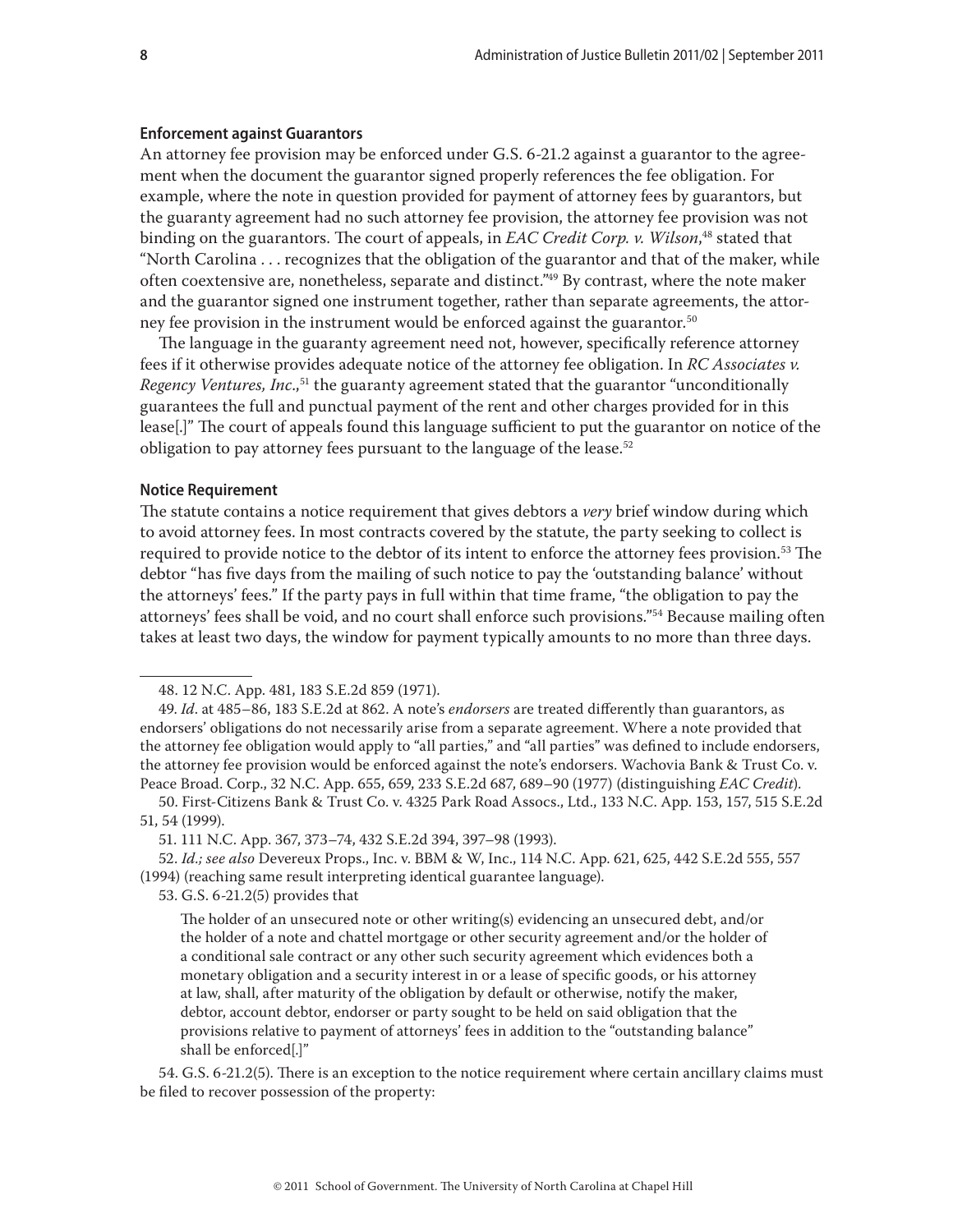There is no particular time requirement for sending the notice other than "after maturity of the obligation."<sup>55</sup>It is not necessary to give the notice prior to instituting an enforcement action; the parties may give the notice during the course of the proceedings.56 In *Gillespie v. DeWitt*, the court held that a plaintiff was entitled to collect attorney fees pursuant to a note even where the defendant received the statutory notice four days after the collection action was initiated. $^{57}$  In the bankruptcy context, the Fourth Circuit Court of Appeals held that a creditor could provide the statutory notice in conjunction with a motion for relief from the automatic stay.<sup>58</sup> It should be noted however, that after a voluntary dismissal without prejudice of a foreclosure action under North Carolina Rule of Civil Procedure 41(b), the plaintiffs were required to send a new notice of intent to seek attorney fees. The first notice did not survive the voluntary dismissal.<sup>59</sup>

As for form, "[t]he statute does not require any particular form, other than mailing, for giving such notice."<sup>60</sup> In practice, notice is typically given in the form of a letter to the debtor or its counsel.<sup>61</sup> Discussing long-standing agency principles, the court of appeals held that service upon counsel representing the debtor in connection with the debt constitutes proper notice upon the debtor itself.<sup>62</sup> Citing similar agency principles codified in G.S. 59-42, the court also held that a North Carolina partnership was properly notified when the creditor sent the notice letter to the home address of *one* of the partners in the partnership.<sup>63</sup>

While the timing and form of the notice are flexible, the courts consider the notice requirement itself to be "explicit" and strictly enforce it before allowing an award of fees.<sup>64</sup> Where a

Notwithstanding the foregoing, however, if debtor has defaulted or violated the terms of the security agreement and has refused, on demand, to surrender possession of the collateral to the secured party as authorized by G.S. 25-9-609, with the result that said secured party is required to institute an ancillary claim and delivery proceeding to secure possession of said collateral; no such written notice shall be required before enforcement of the provisions relative to payment of attorneys' fees in addition to the outstanding balance.

G.S. 6-21.2(6).

55. Coastal Prod. Credit Ass'n v. Goodson Farms, Inc., 70 N.C. App. 221, 223, 319 S.E.2d 650, 653 (1984).

56. Federal Land Bank of Columbia v. Lieben, 86 N.C. App. 342, 348, 357 S.E.2d 700, 704 (1987).

57. 53 N.C. App. 252, 269, 280 S.E.2d 736, 747 (1981). Accordingly, the notice may be sent to the debtor's attorney of record after the proceedings have commenced. First Citizens Bank & Trust Co. v. Larson, 22 N.C. App. 371, 377–78, 206 S.E.2d 775, 779 (1974).

58. Shangra-La, Inc. v. Harden, 167 F.3d 843, 850–52 (4th Cir. 1999).

59. Thomas v. Miller, 105 N.C. App. 589, 592, 414 S.E.2d 58, 60 (1992).

60. *Coastal Production*, 70 N.C. App. at 223, 319 S.E.2d at 653.

61. Apparently there is no requirement that the notice actually mention attorney fees as long as it refers specifically to the relevant provision in the agreement. In *Beau Rivage Plantation, Inc. v. Melex USA, Inc.*, a certified mail letter informing defendant that "we shall exercise our rights pursuant to paragraph 19 'Remedies' of the Lease" was acceptable notice of intent to enforce attorney fee provision, where paragraph 19 included an attorney fee provision. 112 N.C. App. 446, 453, 436 S.E.2d 152, 156 (1993). This type of indirect reference, however, is not standard (or suggested) practice.

62. Crist v. Crist, 145 N.C. App. 418, 425–26, 550 S.E.2d 260, 265–66 (2001) ("[D]efendant was placed on notice when his attorney received the letter from plaintiff[.]").

63. Hedgecock Builder's Supply Co. of Greensboro v. White, 92 N.C. App. 535, 544, 375 S.E.2d 164, 171 (1989).

64. McGinnis Point Owners Ass'n, Inc. v. Joyner, 135 N.C. App. 752, 757, 522 S.E.2d 317, 320 (1999); *see also* ITT-Indus. Credit Co. v. Hughes, 594 F.2d 384, 388 (4th Cir. 1979) (holding that filing a claim in bankruptcy was not sufficient to satisfy the notice requirement).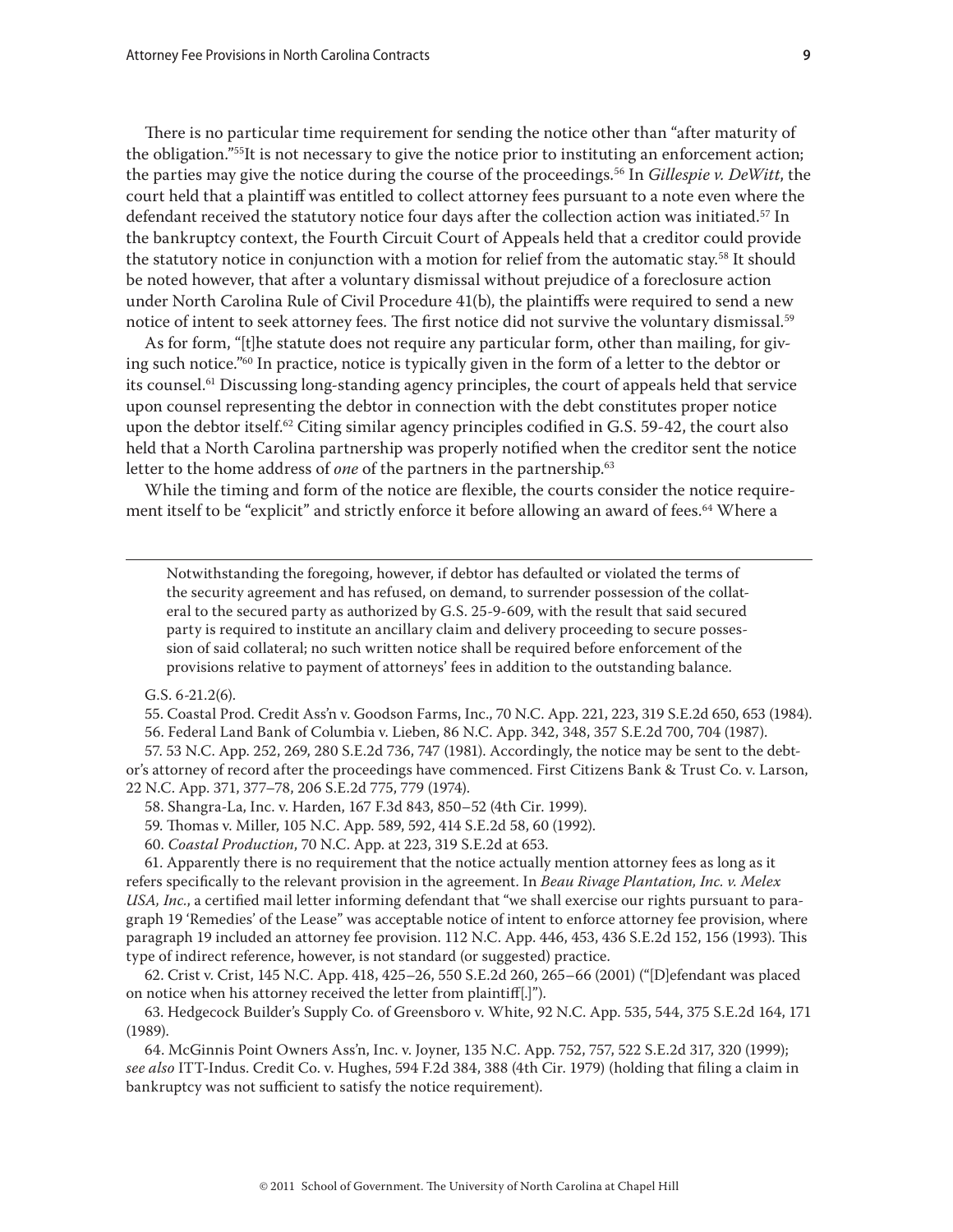creditor did not demonstrate compliance with the notice requirement, the court of appeals held that an award of attorney fees was unauthorized and must be vacated.65 Similarly, in *McGinnis Point Owners Ass'n, Inc. v. Joyner*, 66 the record on appeal did not reflect whether or not notice was given, so the court vacated the fee award and remanded to the trial court to determine whether notice was given.

#### **Special Requirements for Debt Buyers and Assignees**

In 2009, the General Assembly enacted legislation aimed in part at ensuring fair collection practices by "debt buyers"—companies in the business of buying and collecting delinquent consumer debt.<sup>67</sup> Part of the legislation requires such a company to more thoroughly document to the court its entitlement to collect the debt, including its right to enforce an attorney fee provision in the debt instrument. G.S. 6-21.2 was amended to provide that, where the plaintiff is a debt buyer or assignee of the debt, that party must provide the court all of the following:

- a. A copy of the contract or other writing evidencing the original debt, which must contain a signature of the defendant. If a claim is based on credit card debt and no such signed writing evidencing the original debt ever existed, then copies of documents generated when the credit card was actually used must be attached.
- b. A copy of the assignment or other writing establishing that the plaintiff is the owner of the debt. If the debt has been assigned more than once, then each assignment or other writing evidencing transfer of ownership must be attached to establish an unbroken chain of ownership. Each assignment or other writing evidencing transfer of ownership must contain the original account number of the debt purchased and must clearly show the debtor's name associated with that account number.<sup>68</sup>

The court must receive and be satisfied that these requirements (in addition to the notice requirements) have been met before allowing the party to receive an award of fees under this statute.<sup>69</sup>

68. G.S. 6-21.2(6).

<sup>65.</sup> Davis Lake Cmty. Ass'n v. Feldmann, 138 N.C. App. 292, 297, 530 S.E.2d 865, 869 (2000); Northwestern Bank v. Barber, 79 N.C. App. 425, 430, 339 S.E.2d 452, 455 (1986).

<sup>66. 135</sup> N.C. App. 752, 756–57, 522 S.E.2d 317, 320 (1999).

<sup>67.</sup> This legislation was part of the Consumer Economic Protection Act of 2009, S.L. 2009-573. "Debt buyer" is defined in the amended G.S. 58-70-15(b)(4) as

a person or entity that is engaged in the business of purchasing delinquent or charged-off consumer loans or consumer credit accounts, or other delinquent consumer debt for collection purposes, whether it collects the debt itself or hires a third party for collection or an attorney-at-law for litigation in order to collect such debt.

<sup>69.</sup> *Id*.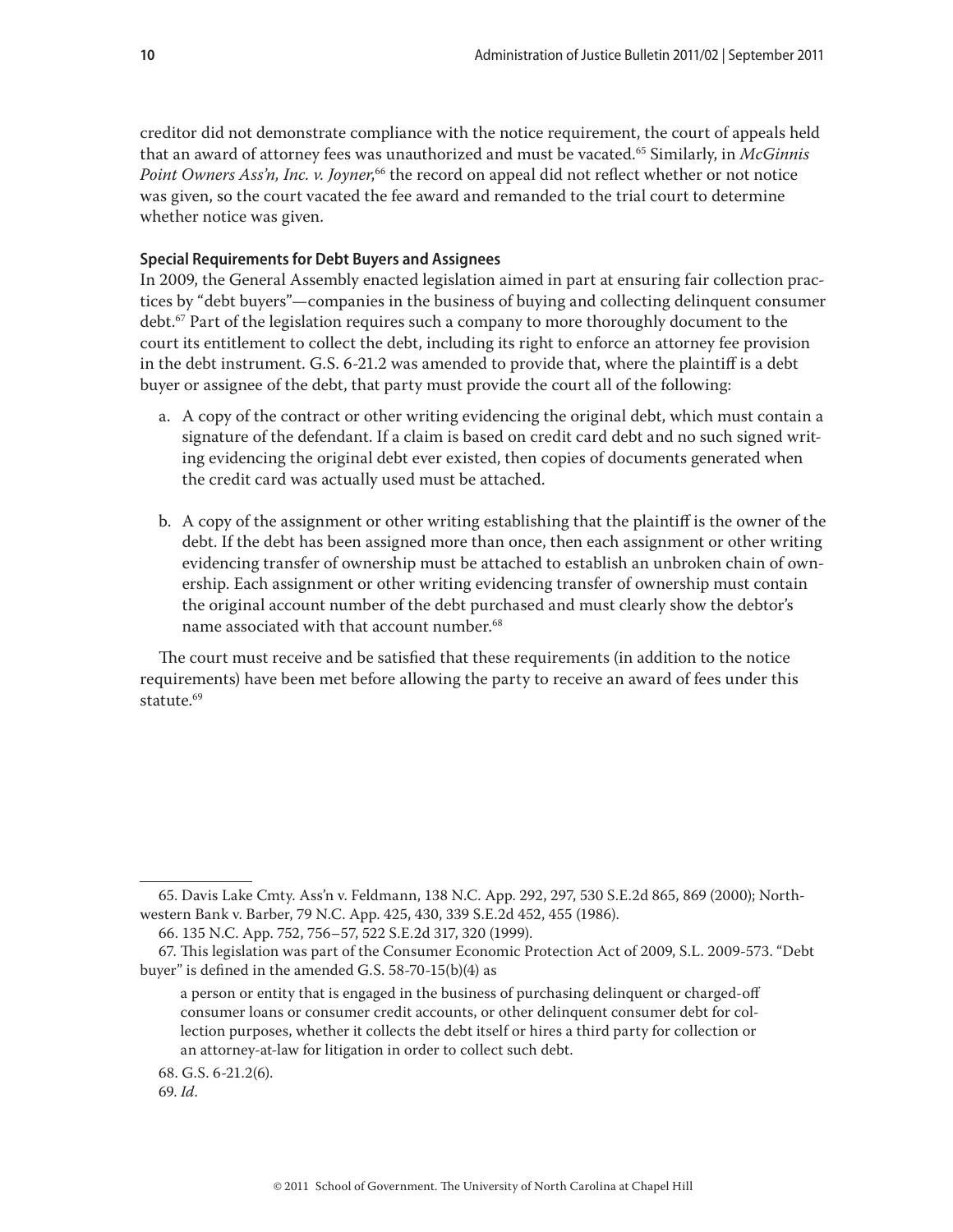# **New Legislation: G.S. 6-21.6—Reciprocal Attorney Fees in Business Contracts**

In June 2011, the General Assembly enacted new legislation providing another significant exception to the general North Carolina rule against enforcement of contractual attorney fee provisions. Session Law 2011-341 created G.S. 6-21.6, which authorizes courts to enforce reciprocal contractual attorney fee provisions in business contracts. The statute provides that

[r]eciprocal attorneys' fees provisions in business contracts are valid and enforceable for the recovery of reasonable attorneys' fees and expenses only if all of the parties to the business contract sign by hand the business contract.70

In enacting this statute, North Carolina joins what appears to be a majority of the states in allowing attorney fees in some types of general business agreements. The law is effective October 1, 2011, and it applies to business contracts entered into on or after that date.

#### **Scope of the Statute**

"Business contract" is defined in the new statute as "a contract entered into primarily for business or commercial purposes."<sup>71</sup> That definition by itself is quite broad, but expressly excluded from its scope are consumer contracts, employment contracts, and contracts "to which a government or a governmental agency of this State is a party.<sup> $n^2$ </sup> A consumer contract is a contract "entered into by one or more individuals primarily for personal, family, or household purposes."73 An employment contract is a contract "between an individual and another party to provide personal services by that individual to the other party, whether the relationship is in the nature of employee-employer or principal-independent contractor."<sup>74</sup> By excluding consumer and employment agreements, the General Assembly sought to confine the statute to contracts in which the parties are in reasonably even bargaining positions.

Attorney fee provisions in business contracts are "reciprocal" when each party to the contract agrees

upon the terms and subject to the conditions set forth in the contract that are made applicable to all parties, to pay or reimburse the other parties for attorneys' fees and expenses incurred by reason of any suit, action, proceeding, or arbitration involving the business contract.75

Thus, a fee clause that provides for payment of attorney fees by only one (or by less than all) the parties to the contract cannot be enforced under this statute.

#### **"Sign by Hand"**

The statute provides that these reciprocal fee provisions are enforceable "only if all of the parties to the business contract *sign by hand* the business contract."76 The statute does not define the phrase "sign by hand." If in fact it is to be read literally to mean physically signed in ink with

- 72. *Id*.
- 73. G.S. 6-21.6(a)(2).
- 74. G.S. 6-21.6(a)(3).
- 75. G.S. 6-21.6(a)(4).
- 76. G.S. 6-21.6(b) (emphasis added).

<sup>70.</sup> G.S. 6-21.6(b).

<sup>71.</sup> G.S. 6-21.6(a)(1).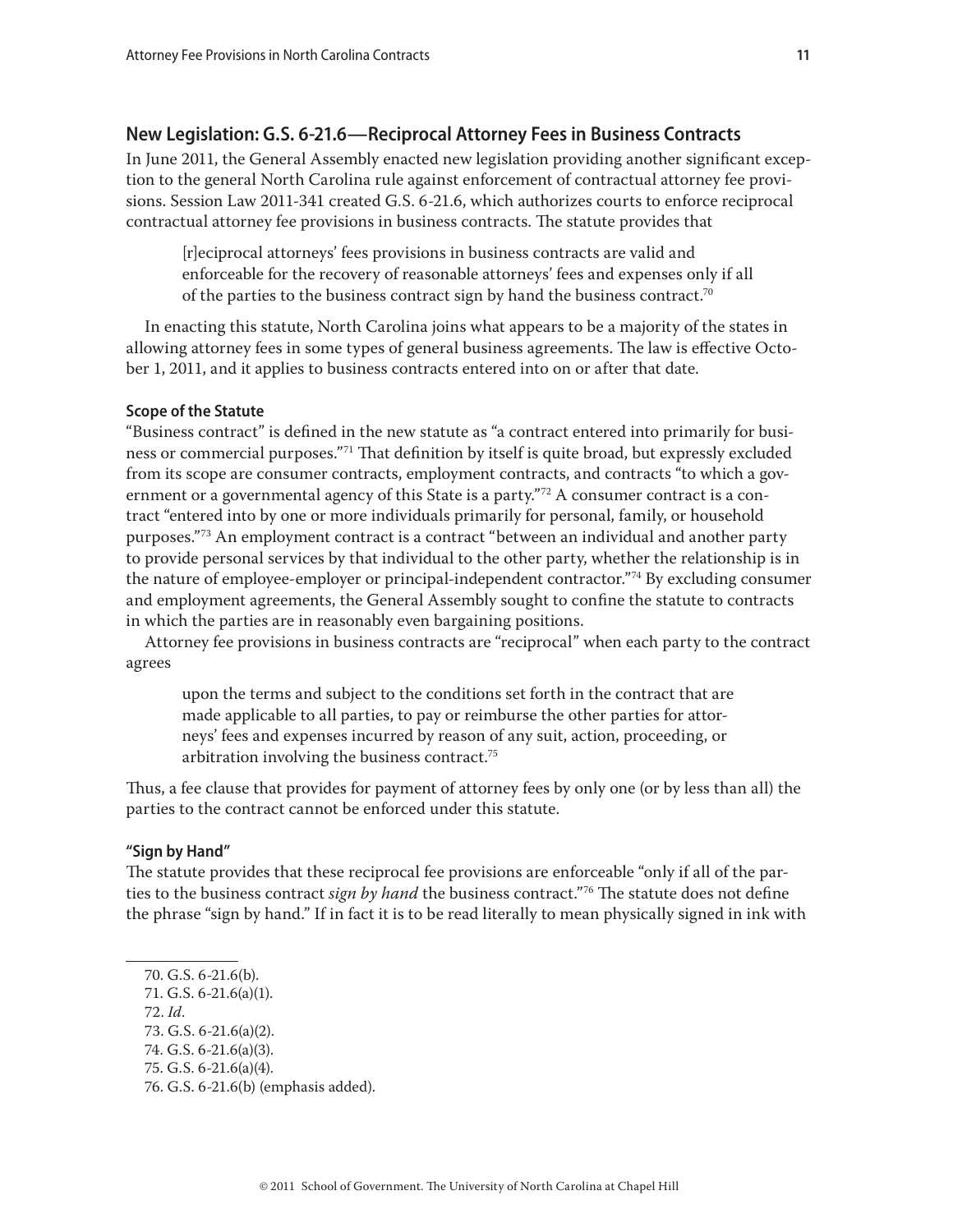a writing instrument, it serves as a significant limitation on the applicability of the statute. On the other hand, is it possible that "sign by hand" is a term of art that may be read to encompass electronic signatures or other common forms of delivery and acceptance? This latter scenario would better reflect modern business, but it appears unlikely at best: the language was added in the fourth edition of the bill, so there seems to have been a specific limiting purpose behind it. *Counsel may wish to advise their business clients to have the parties physically execute these agreements if they truly seek to enforce reciprocal fee provisions*.

In addition, the statute states that "*all* parties" to the business contract must sign it by hand in order for it to be enforceable. Again, if "sign by hand" is to be interpreted literally, a party may not, then, enforce a fee provision against a party who signed the agreement by hand if there is any other party who *did not* sign it by hand (who signed it electronically, for example). It appears that a key to enforceability under this new statute is thoroughness and formality in the preparation and execution of the final agreement.

#### **Determining the Amount of the Fee**

Like G.S. 6-21.2, this new statute provides that the relevant attorney fee provisions are "valid and enforceable." In the new statute, however, the trial court's enforcement discretion is much broader. As discussed above, G.S. 6-21.2 generally *requires* the court to award the attorney fee, typically at the fixed and limited amount of 15 percent of the outstanding balance. The new reciprocal attorney fee statute takes the more traditional approach (found in other attorney fee statutes) of giving the trial judge considerable discretion over *whether* to award a fee and *how much* to award. The statute states:

If a business contract governed by the laws of this State contains a reciprocal attorneys' fees provision, the court or arbitrator in any suit, action, proceeding, or arbitration involving the business contract *may* award reasonable attorneys' fees in accordance with the terms of the business contract.<sup>77</sup>

In determining "reasonable" fees, the court or arbitrator "may consider all relevant facts and circumstances, including, but not limited to" the following thirteen factors listed in the statute:

- (1) The amount in controversy and the results obtained.
- (2) The reasonableness of the time and labor expended, and the billing rates charged, by the attorneys.
- (3) The novelty and difficulty of the questions raised in the action.
- (4) The skill required to perform properly the legal services rendered.
- (5) The relative economic circumstances of the parties.
- (6) Settlement offers made prior to the institution of the action.
- (7) Offers of judgment pursuant to Rule 68 of the North Carolina Rules of Civil Procedure and whether judgment finally obtained was more favorable than such offers.
- (8) Whether a party unjustly exercised superior economic bargaining power in the conduct of the action.
- (9) The timing of settlement offers.
- (10) The amounts of settlement offers as compared to the verdict.
- (11) The extent to which the party seeking attorneys' fees prevailed in the action.

<sup>77.</sup> G.S. 6-21.6(c) (emphasis added).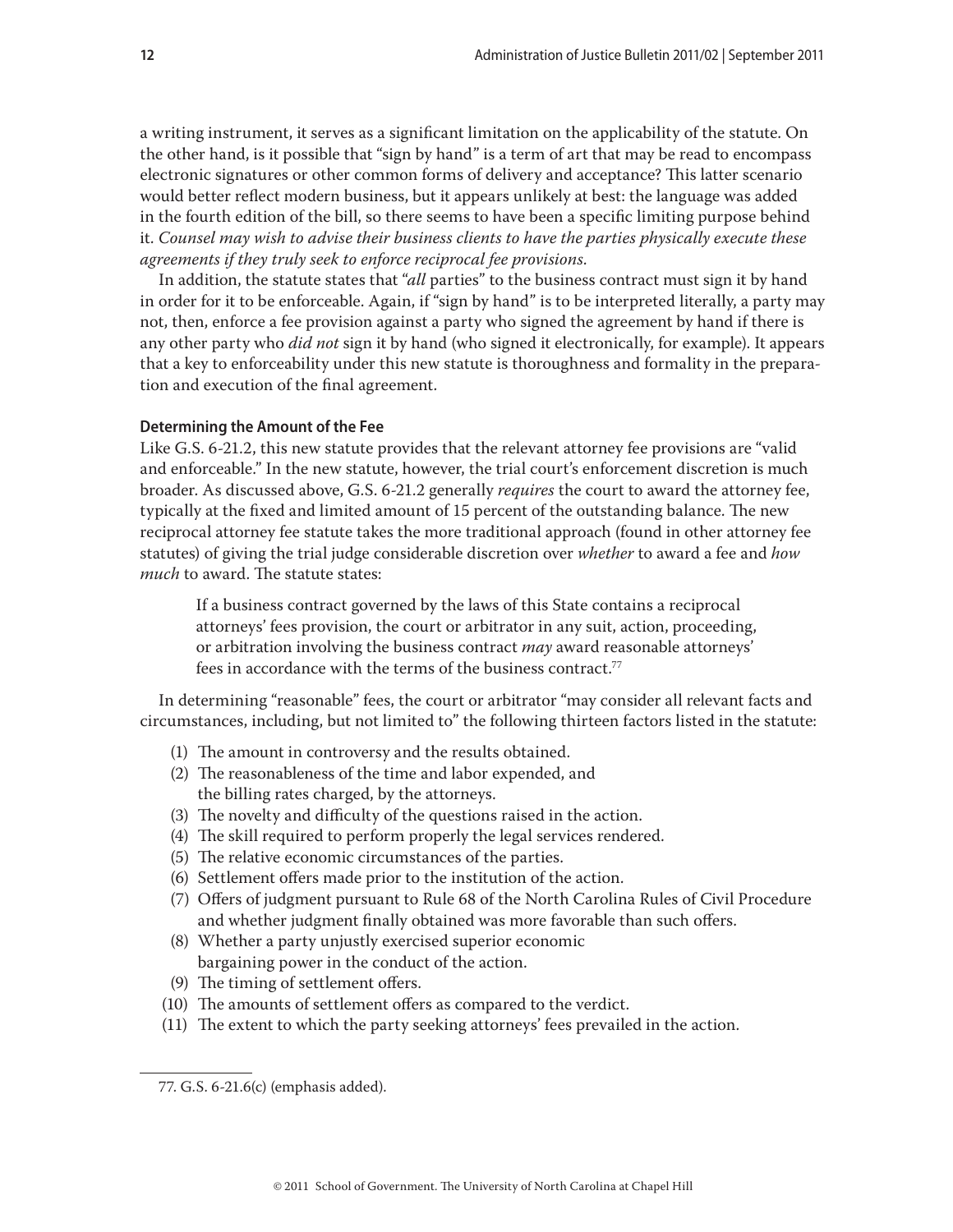- (12) The amount of attorneys' fees awarded in similar cases.
- (13) The terms of the business contract.78

The judge's discretion in setting the award under this statute is not limited by terms in the contract at issue, by other statutory presumptions, or by the results of prior litigation:

Reasonable attorneys' fees and expenses shall not be governed by (i) any statutory presumption or provision in the business contract providing for a stated percentage of the amount of such attorneys' fees or (ii) the amount recovered in other cases in which the business contract contains reciprocal attorneys' fees provisions.79

It appears, then, that even if a business contract attempts to limit the amount of a reciprocal fee award (for example, to 20% of a compensatory damages verdict), the court is not to be bound by that limit.

While the judge has very broad discretion in setting the award, the statute does attempt to set an upper limit in actions primarily for the recovery of monetary damages. Two separate subparagraphs of the statute, however, each place the cap at a different amount. Subparagraph (b) states that, "[i]n any suit, action, proceeding, or arbitration primarily for the recovery of monetary damages, the award of reasonable attorneys' fees *may not exceed the monetary damages awarded*. 80 Subparagraph (f) states that, "[i]n any suit, action, proceeding, or arbitration primarily for the recovery of monetary damages, the award of reasonable attorneys' fees *may not exceed the amount in controversy*." It is unclear from the legislative history which provision was intended to be the final provision in the act. Both limits are high, however, and it seems that most fee awards—at least in larger cases—will not approach either of them.

In addition, any award of fees by the court under this statute should be supported by findings and conclusions in the order. It is well-settled North Carolina law that where a trial court has discretion over an attorney fee award, the judge must support that award with written findings of fact and conclusions of law. These findings and conclusions must address both entitlement to attorney fees and the dollar amount of attorney fees awarded, taking into consideration the factors relevant to each case, including those prescribed by statute.<sup>81</sup>

#### **Relationship to G.S. 6-21.2**

Many, if not most, notes and similar debt instruments covered by G.S. 6-21.2 contain unilateral, rather than reciprocal, fee provisions; thus they do not come within the scope of the new reciprocal fee statute. Other contracts covered by G.S. 6-21.2 may, however, fall within both statutes, and where this occurs, the new statute allows parties to elect recovery under either statute:

If the business contract is also a note, conditional sale contract, or other evidence of indebtedness that is otherwise governed by G.S. 6-21.2, then the parties that are entitled to recover attorneys' fees and expenses may elect to recover

<sup>78.</sup> *Id*.

<sup>79.</sup> G.S. 6-21.6(d).

<sup>80.</sup> G.S. 6-21.6(b) (emphasis added).

<sup>81.</sup> *See generally* Gilchrist v. French, 169 N.C. App. 255 (2005); Washington v. Horton, 132 N.C. App. 347 (1999). *See also* note 14, *supra*.